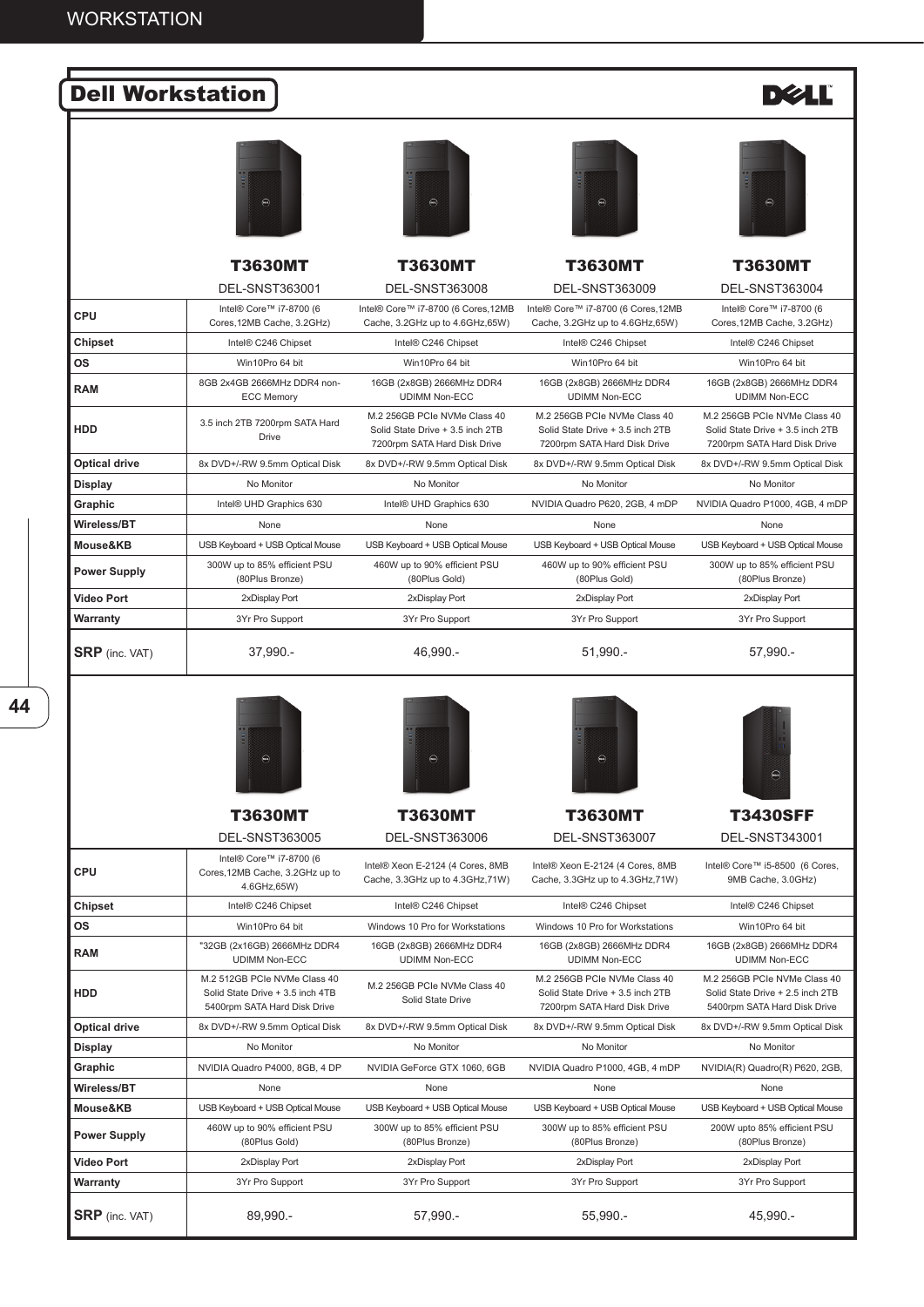| <b>Dell Workstation</b> |                                                                                                  |                                                                                            |                                                                                            | <b>DØLI</b>                                                                        |
|-------------------------|--------------------------------------------------------------------------------------------------|--------------------------------------------------------------------------------------------|--------------------------------------------------------------------------------------------|------------------------------------------------------------------------------------|
|                         |                                                                                                  |                                                                                            | <b>NEW!</b>                                                                                |                                                                                    |
|                         | <b>T3430SFF</b>                                                                                  | <b>T5820</b>                                                                               | T5820                                                                                      | T7920                                                                              |
|                         | <b>DEL-SNST343002</b>                                                                            | DEL-SNS5820002                                                                             | DEL-SNS5820003                                                                             | DEL-SNS7920001                                                                     |
| <b>CPU</b>              | Intel® Core™ i7-8700 (6<br>Cores, 12MB Cache, 3.2GHz)                                            | Intel® Xeon® Processor W-2123<br>(4 Core, 8.25M Cache, 3.60 GHz)                           | Intel® Xeon® Processor W-2123 (4<br>Core, 8.25M Cache, 3.60 GHz)                           | Intel® Xeon® Silver 4112 (4<br>Core, 8.25M Cache, 2.60 GHz)                        |
| Chipset                 | Intel® C246 Chipset                                                                              | Intel® C422 Chipset                                                                        | Intel® C422 Chipset                                                                        | Intel® C612 Chipset                                                                |
| <b>OS</b>               | Win10Pro 64 bit                                                                                  | Windows 10 Pro for Workstations                                                            | Windows 10 Pro for Workstations                                                            | Windows 10 Pro for Workstations                                                    |
| <b>RAM</b>              | 16GB (2x8GB) 2666MHz DDR4<br><b>UDIMM Non-ECC</b>                                                | 16GB (2x8GB) 2666MHz DDR4<br><b>RDIMM ECC</b>                                              | 16GB (2x8GB) 2666MHz DDR4<br><b>RDIMM ECC</b>                                              | 32GB (2x16GB) 2666MHz DDR4<br><b>RDIMM ECC</b>                                     |
| <b>HDD</b>              | M.2 256GB PCIe NVMe Class 40<br>Solid State Drive + 2.5 inch 2TB<br>5400rpm SATA Hard Disk Drive | 2.5" 256GB SATA Class 20 Solid<br>State Drive + 3.5" 2TB 7200rpm<br><b>SATA Hard Drive</b> | 2.5" 256GB SATA Class 20 Solid<br>State Drive + 3.5" 2TB 7200rpm<br><b>SATA Hard Drive</b> | 3.5" 4TB 5400rpm SATA Hard Drive                                                   |
| <b>Optical drive</b>    | 8x DVD+/-RW 9.5mm Optical Disk                                                                   | 16x Half Height DVD-/+RW                                                                   | 16x Half Height DVD-/+RW                                                                   | 16x Half Height DVD-/+RW                                                           |
| <b>Display</b>          | No Monitor                                                                                       | No Monitor                                                                                 | No Monitor                                                                                 | No Monitor                                                                         |
| Graphic                 | NVIDIA(R) Quadro(R) P620, 2GB,                                                                   | Dual NVIDIA Quadro P600, 2GB.                                                              | NVIDIA Quadro P1000, 4GB, 4 mDP                                                            | NVIDIA Quadro P4000, 8GB, 4 DP                                                     |
| Wireless/BT             | None                                                                                             | None                                                                                       | None                                                                                       | None                                                                               |
| Mouse&KB                | USB Keyboard + USB Optical Mouse                                                                 | USB Keyboard + USB Optical Mouse                                                           | USB Keyboard + USB Optical Mouse                                                           | USB Keyboard + USB Optical Mouse                                                   |
| <b>Power Supply</b>     | 200W upto 85% efficient PSU<br>(80Plus Bronze)                                                   | 425W (input voltage 100VAC -<br>240VAC) -90% efficient (80PLUS<br>Gold Certified)          | 425W (input voltage 100VAC -<br>240VAC) -90% efficient (80PLUS<br>Gold Certified)          | 1400W (input voltage 100VAC -<br>240VAC) -90% efficient (80PLUS<br>Gold Certified) |
| <b>Video Port</b>       | 2xDisplay Port                                                                                   | 4 mini Display Port                                                                        | 4 mini Display Port                                                                        | 4 Display Port (no adapter included)                                               |
| Warranty                | 3Yr Pro Support                                                                                  | 3Yr Pro Support                                                                            | 3Yr Pro Support                                                                            | 3Yr Pro Support                                                                    |
| <b>SRP</b> (inc. VAT)   | $50.990 -$                                                                                       | 71.990.-                                                                                   | 71.990                                                                                     | 120.990.-                                                                          |

## Dell Laptop Workstation

Г

|                       | M3530                                                                                                                                      | M3530                                                                                                                                      | M5530                                                                                                                               |
|-----------------------|--------------------------------------------------------------------------------------------------------------------------------------------|--------------------------------------------------------------------------------------------------------------------------------------------|-------------------------------------------------------------------------------------------------------------------------------------|
|                       | <b>DEL-SNSM353001</b>                                                                                                                      | <b>DEL-SNSM353002</b>                                                                                                                      | <b>DEL-SNSM553001</b>                                                                                                               |
| <b>Display</b>        | 15.6" FHD (1920x1080) Wide View Anti-Glare<br>I ED-backlit with Premier Color                                                              | 15.6" FHD (1920x1080) Wide View Anti-Glare<br><b>LED-backlit with Premier Color</b>                                                        | 15.6" UltraSharp FHD IGZO4 (1920x1080) Wide<br>View Anti-Glare LED-backlit with Premium Panel<br>Guarantee                          |
| CPU                   | Intel® Core™ i5-8300H (4 Core, 8M Cache,<br>2.30GHz, Turbo 4.0GHz, 35W)                                                                    | Intel® Core™ i7-8750H (6 Core, 9M Cache,<br>2.20GHz. Turbo 4.1GHz. 35W)                                                                    | Intel® Core™ i5-8400H (4 Core, 8M Cache,<br>2.50GHz. Turbo 4.2GHz. 35W)                                                             |
| <b>Chipset</b>        | Intel Mobile CM246                                                                                                                         | Intel Mobile CM246                                                                                                                         | Intel Mobile CM246                                                                                                                  |
| <b>OS</b>             | Win10Pro 64 bit                                                                                                                            | Win10Pro 64 bit                                                                                                                            | Win10Pro 64 bit                                                                                                                     |
| <b>RAM</b>            | 16GB, 1x16GB, 2666MHz DDR4 Non-ECC                                                                                                         | 16GB, 1x16GB, 2666MHz DDR4 Non-ECC                                                                                                         | 16GB, 1x16GB, 2666MHz DDR4 Non-ECC                                                                                                  |
| <b>HDD</b>            | M.2 256GB PCIe NVMe Class 40 Solid State Drive                                                                                             | M.2 256GB PCIe NVMe Class 35 Solid State Drive<br>+ 2.5" 1TB 7200RPM SATA Hard Drive                                                       | M.2 256GB PCIe NVMe Class 40 Solid State Drive                                                                                      |
| <b>Optical drive</b>  | None                                                                                                                                       | None                                                                                                                                       | None                                                                                                                                |
| Graphic               | Nvidia Quadro P600 w/ 4GB GDDR5                                                                                                            | Nvidia Quadro P600 w/ 4GB GDDR5                                                                                                            | Nvidia Quadro P1000 w/4GB GDDDR5                                                                                                    |
| Wireless/BT           | Intel® Dual Band Wireless AC 9560 (802.11ac)<br>MU-MIMO Dual Band 2x2 + Bluetooth 5.0                                                      | Intel® Dual Band Wireless AC 9560 (802.11ac)<br>MU-MIMO Dual Band 2x2 + Bluetooth 5.0                                                      | Intel Wifi Link 9260 2x2 802.11AC+BT 5.0 vPro<br><b>Wireless Card</b>                                                               |
| <b>Ethernet</b>       | 10/100/1000                                                                                                                                | 10/100/1000                                                                                                                                |                                                                                                                                     |
| Port                  | 1x SD Memory Card Reader; 1x USB Type C with<br>Thunderbolt™ 3; 3x USB3.1 Gen1; 1x HDMI 2.0;<br>1x VGA; 1x Headphone/microphone combo jack | 1x SD Memory Card Reader; 1x USB Type C with<br>Thunderbolt™ 3; 3x USB3.1 Gen1; 1x HDMI 2.0;<br>1x VGA; 1x Headphone/microphone combo jack | 1 x Thunderbolt 3, 2 x USB 3.1 Gen 1 Ports with<br>PowerShare, 1 x HDMI, 1 x Headphone and<br>microphone combo jack, SD Card Reader |
| Keyboard              | Dual Pointing Thai Keyboard with Backlight                                                                                                 | Dual Pointing Thai Keyboard with Backlight                                                                                                 | Thai Backlight Keyboard                                                                                                             |
| <b>Battery/Power</b>  | 4 Cell 68Whr Long Life Cycle, 130W AC                                                                                                      | 4 Cell 68Whr Long Life Cycle, 130W AC                                                                                                      | 56WHr, 3-cell Lithium Ion Battery, 130W AC                                                                                          |
| Weight                | Starting 4.48 lbs (2.03 kg)                                                                                                                | Starting 4.48 lbs (2.03 kg)                                                                                                                | Starting 3.93 lb/1.78 kg (Non-Touch), 4.5 lb/2.04 kg<br>(Touch)                                                                     |
| Warranty              | 3Yr Pro Support + 3yr battery                                                                                                              | 3Yr Pro Support + 3yr battery                                                                                                              | 3Yr Pro Support + 3yr battery                                                                                                       |
| <b>SRP</b> (inc. VAT) | 53,990.-                                                                                                                                   | 61,990.-                                                                                                                                   | 74,990.-                                                                                                                            |

45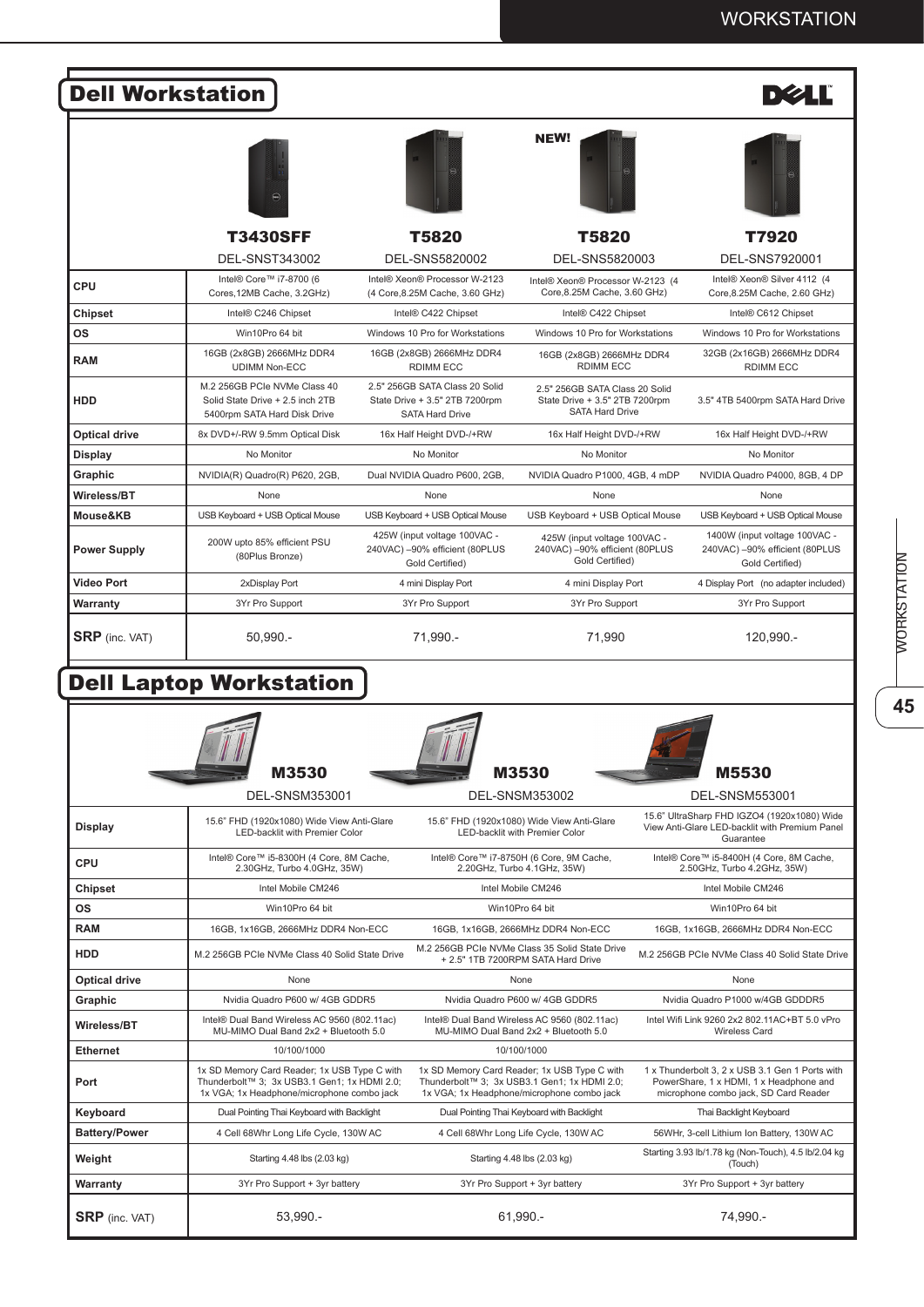|                       | <b>Dell Laptop Workstation</b>                                                                                                      |                                                                                                                                         | <b>DZLL</b>                                                                                                                             |
|-----------------------|-------------------------------------------------------------------------------------------------------------------------------------|-----------------------------------------------------------------------------------------------------------------------------------------|-----------------------------------------------------------------------------------------------------------------------------------------|
|                       |                                                                                                                                     |                                                                                                                                         |                                                                                                                                         |
|                       | M5530                                                                                                                               | M5530                                                                                                                                   | M5530                                                                                                                                   |
|                       | <b>DEL-SNSM553002</b>                                                                                                               | <b>DEL-SNSM553006</b>                                                                                                                   | <b>DEL-SNSM553007</b>                                                                                                                   |
| <b>Display</b>        | 15.6" UltraSharp™ FHD IGZO4 (1920x1080) Wide<br>View Anti-Glare LED-backlit with Premium Panel<br>Guarantee (72% color gamut)       | 15.6" UltraSharp™ UHD IGZO4 (3840x2160)<br>Touch Wide View LED-backlit with Premium Panel<br>Guarantee (100% Minimum Adobe color gamut) | 15.6" UltraSharp™ UHD IGZO4 (3840x2160)<br>Touch Wide View LED-backlit with Premium Panel<br>Guarantee (100% Minimum Adobe color gamut) |
| CPU                   | Intel® Core™ i7-8850H (6 Core, 9M Cache,<br>2.60GHz, Turbo 4.3GHz, 35W)                                                             | Intel® Core™ i7-8850H (6 Core, 9M Cache,<br>2.60GHz, Turbo 4.3GHz, 35W)                                                                 | Intel Core™ i9-8950HK (6 Core, 12M Cache,<br>2.90GHz, Turbo 4.8GHz, 45W)                                                                |
| Chipset               | Intel Mobile CM246                                                                                                                  | Intel Mobile CM246                                                                                                                      | Intel Mobile CM246                                                                                                                      |
| OS                    | Win10Pro 64 bit                                                                                                                     | Win10Pro 64 bit                                                                                                                         | Win10Pro 64 bit High-End                                                                                                                |
| <b>RAM</b>            | 16GB, 1x16GB, 2666MHz DDR4 Non-ECC                                                                                                  | 16GB, 1x16GB, 2666MHz DDR4 Non-ECC                                                                                                      | 16GB, 1x16GB, 2666MHz DDR4 Non-ECC                                                                                                      |
| <b>HDD</b>            | M.2 256GB PCIe NVMe Class 40 Solid State Drive<br>+ 2.5" 1TB 7200RPM SATA Hard Drive                                                |                                                                                                                                         | M.2 512GB PCIe NVMe Class 40 Solid State Drive M.2 512GB PCIe NVMe Class 40 Solid State Drive                                           |
| <b>Optical drive</b>  | None                                                                                                                                | None                                                                                                                                    | None                                                                                                                                    |
| Graphic               | Nvidia Quadro P1000 w/4GB GDDDR5                                                                                                    | Nvidia Quadro P1000 w/4GB GDDDR5                                                                                                        | Nvidia Quadro P2000 w/4GB GDDDR5                                                                                                        |
| Wireless/BT           | Intel Wifi Link 9260 2x2 802.11AC+BT 5.0 vPro                                                                                       | Intel Wifi Link 9260 2x2 802.11AC+BT 5.0 vPro                                                                                           | Intel Wifi Link 9260 2x2 802.11AC+BT 5.0 vPro                                                                                           |
| <b>Ethernet</b>       | 10/100/1000                                                                                                                         | 10/100/1000                                                                                                                             | 10/100/1000                                                                                                                             |
| Port                  | 1 x Thunderbolt 3, 2 x USB 3.1 Gen 1 Ports with<br>PowerShare, 1 x HDMI, 1 x Headphone and<br>microphone combo jack, SD Card Reader | 1 x Thunderbolt 3, 2 x USB 3.1 Gen 1 Ports with<br>PowerShare, 1 x HDMI, 1 x Headphone and<br>microphone combo jack, SD Card Reader     | 1 x Thunderbolt 3, 2 x USB 3.1 Gen 1 Ports with<br>PowerShare, 1 x HDMI, 1 x Headphone and<br>microphone combo jack, SD Card Reader     |
| Keyboard              | Thai Backlight Keyboard                                                                                                             | <b>Backlit Keyboard</b>                                                                                                                 | <b>Backlit Keyboard</b>                                                                                                                 |
| <b>Battery/Power</b>  | 56WHr, 3-cell Lithium Ion Battery, 130W AC<br>Adapter                                                                               | 97WHr, 6-cell Lithium Ion Battery (integrated),<br>130W AC Adapter                                                                      | 97WHr, 6-cell Lithium Ion Battery (integrated),<br>130W AC Adapter                                                                      |
| Weight                | Starting 3.93 lb/1.78 kg (Non-Touch), 4.5 lb/2.04 kg<br>(Touch)                                                                     | Starting 3.93 lb/1.78 kg (Non-Touch), 4.5 lb/2.04 kg<br>(Touch)                                                                         | Starting 3.93 lb/1.78 kg (Non-Touch), 4.5 lb/2.04 kg<br>(Touch)                                                                         |
| Warranty              | 3Yr Pro Support + 3yr battery service support                                                                                       | 3Yr Pro Support + 3yr battery service support                                                                                           | 3Yr Pro Support + 3yr battery service support                                                                                           |
| <b>SRP</b> (inc. VAT) | 87,990.-                                                                                                                            | 99,990.-                                                                                                                                | 115,990.-                                                                                                                               |
|                       |                                                                                                                                     |                                                                                                                                         |                                                                                                                                         |

|                       | <b>M7530</b>                                                                                                                                                                       | M7730                                                                                                                                                                              |  |
|-----------------------|------------------------------------------------------------------------------------------------------------------------------------------------------------------------------------|------------------------------------------------------------------------------------------------------------------------------------------------------------------------------------|--|
|                       | <b>DEL-SNSM753001</b>                                                                                                                                                              | DEL-SNSM773001                                                                                                                                                                     |  |
| <b>Display</b>        | 15.6" UltraSharp UHD IGZO 3840x2160 Anti-Glare, non-touch, FHD camera/<br>mic, 100% Adobe color gamut, w/ Premium Panel Guarantee                                                  | 17.3" UltraSharp UHD IGZO 3840x2160 Anti-Glare, non-touch, FHD camera/<br>mic, 100% Adobe color gamut, w/ Premium Panel Guarantee                                                  |  |
| CPU                   | Intel® Core™ i7-8750H (6 Core, 9M Cache, 2.20GHz, Turbo 4.1GHz, 35W)                                                                                                               | Intel® Core™ i7-8750H (6 Core, 9M Cache, 2.20GHz, Turbo 4.1GHz, 35W)                                                                                                               |  |
| Chipset               | Intel Mobile CM246                                                                                                                                                                 | Intel Mobile CM246                                                                                                                                                                 |  |
| <b>OS</b>             | Win10Pro 64 bit                                                                                                                                                                    | Win10Pro 64 bit                                                                                                                                                                    |  |
| <b>RAM</b>            | 32GB, 2x16GB, 2666MHz DDR4 Non-ECC                                                                                                                                                 | 32GB, 2x16GB, 2666MHz DDR4 Non-ECC                                                                                                                                                 |  |
| <b>HDD</b>            | M.2 512GB PCIe NVMe Class 40 Solid State Drive                                                                                                                                     | M.2 512GB PCIe NVMe Class 40 Solid State Drive                                                                                                                                     |  |
| <b>Optical drive</b>  | None                                                                                                                                                                               | None                                                                                                                                                                               |  |
| Graphic               | NVIDIA Quadro P1000 w/4GB GDDR5                                                                                                                                                    | Nvidia Quadro P3200 w/6GB GDDR5                                                                                                                                                    |  |
| Wireless/BT           | Intel Dual Band Wireless AC 9260 802.11ac MU-MIMO 2x2 + Bluetooth 5.0<br>vPro                                                                                                      | Intel Dual Band Wireless AC 9260 802.11ac MU-MIMO 2x2 + Bluetooth 5.0<br>vPro                                                                                                      |  |
| <b>Ethernet</b>       | 10/100/1000                                                                                                                                                                        | 10/100/1000                                                                                                                                                                        |  |
| Port                  | 2 x USB 3.1 Gen 1 ports w/PowerShare, 2 x Thunderbolt 3 Type C ports, SD<br>Card reader, mini Display Port 1.4, HDMI port, 2.0, Ethernet port, Headphone<br>jack, Smartcard reader | 3 x USB 3.1 Gen 1 ports w/PowerShare, 2 x Thunderbolt 3 type C ports, SD<br>Card reader, mini Display Port 1.4, HDMI port, 2.0, Ethernet Port, Headphone<br>jack, Smartcard reader |  |
| Keyboard              | Dual Pointing Non-Backlit Keyboard for Thailand                                                                                                                                    | Dual Pointing Non-Backlit Keyboard for Thailand                                                                                                                                    |  |
| <b>Battery/Power</b>  | 6-cell 97Wh Lithium Ion battery with ExpressCharge™, 180W AC Adapter                                                                                                               | 6-cell 97Wh Lithium Ion battery with ExpressCharge™, 240W AC Adapter                                                                                                               |  |
| Weight                | Starting at 5.57lbs, 2.53kg                                                                                                                                                        | Starting at 6.99lbs, 3.17kg                                                                                                                                                        |  |
| Warranty              | 3Yr Pro Support + 3yr battery service support                                                                                                                                      | 3Yr Pro Support + 3yr battery service support                                                                                                                                      |  |
| <b>SRP</b> (inc. VAT) | 99,990.-                                                                                                                                                                           | 122,990.-                                                                                                                                                                          |  |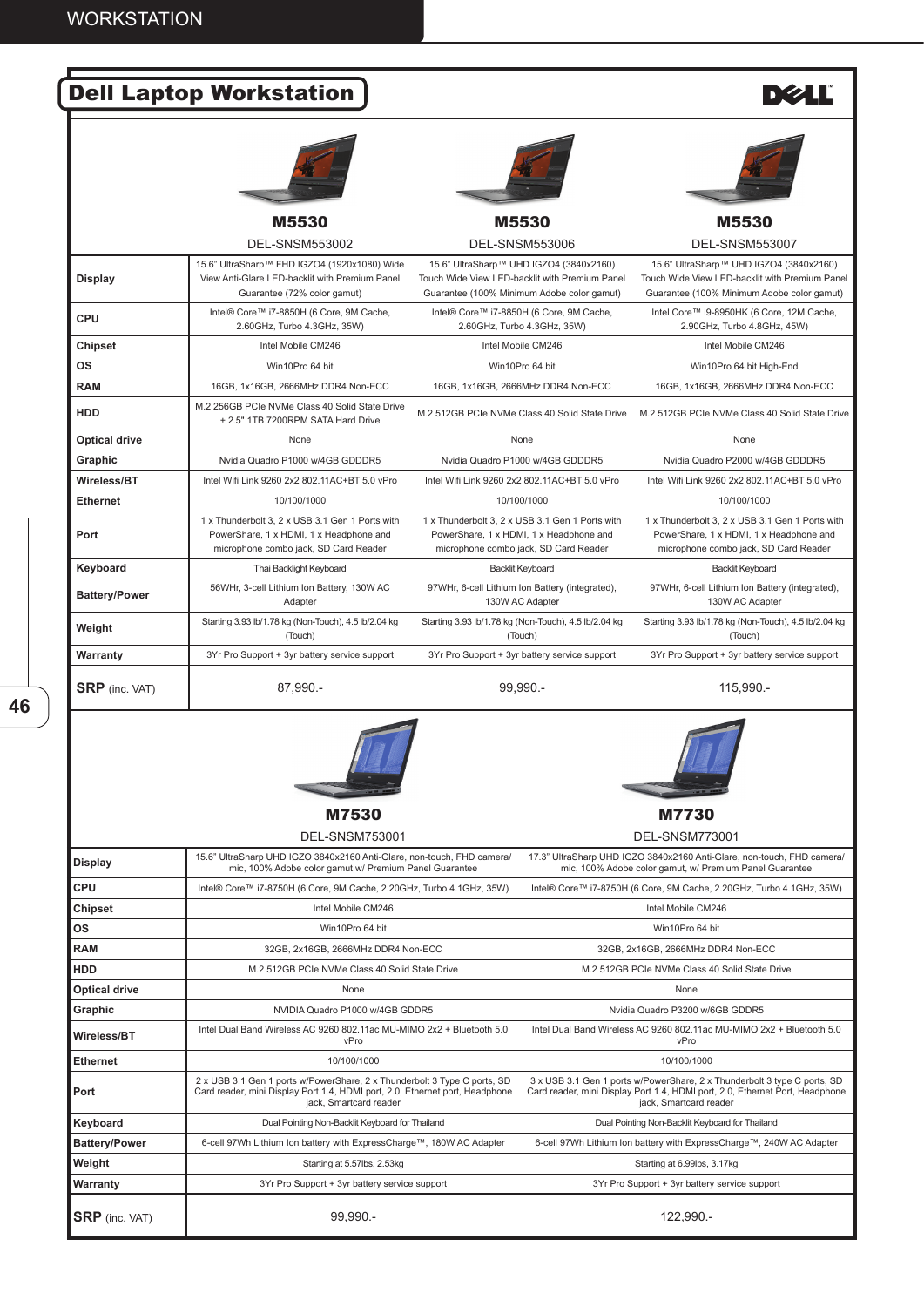|                       | <b>HPI Commercial Workstation</b>                                        |                                                           |                                                         |
|-----------------------|--------------------------------------------------------------------------|-----------------------------------------------------------|---------------------------------------------------------|
|                       | <b>Elite800 G4</b><br>HPI-4FY29AV#E8G401                                 | <b>Elite800 G4</b><br>HPI-4FY29AV#E8G402                  | <b>Z240TWR</b><br>HPI-4SH77AV#2403T                     |
| <b>Processor</b>      | Intel Core i7 8700K 3.7 2666MHz 6C 95W CPU                               | Intel Core i7 8700 3.2 2666MHz 6C 65W CPU                 | Intel Xeon E3-1240v5 3.5 GHz (up to 3.9 GHz)            |
| <b>Memory</b>         | 8GB (1x8GB) DDR4 2666 DIMM Memory APJ                                    | 8GB (1x8GB) DDR4 2666 DIMM Memory APJ                     | 8GB DDR4-2400 ECC (1x8GB) Unbuffered RAM                |
| <b>Harddisk</b>       | 1 x 256GB 2280 PCIe-3x4 NVMe SED OPAL2<br>TLC SSD, 1 x 2TB 5400RPM 2.5in | 1 x 128GB M.2 2280 PCIe NVMeSSD, 1 x 1TB<br>7200RPM 2.5in | 1TB 7200 RPM SATA 1st Hard Drive                        |
| <b>Optical Drive</b>  | 9.5mm DVD-Writer G3 800/600 Tower                                        | 9.5mm DVD-Writer G3 800/600 Tower                         | 9.5mm Slim SuperMulti DVDRW 1st ODD                     |
| Graphics              | NVIDIA GeForce GTX1080 8GB FH PCIe x16 GFX                               | AMD Radeon RX580 4GB FH 3DP 1HDMI                         | NVIDIA Quadro P620 2GB (4)mDP GFX                       |
| <b>OS</b>             | Windows 10 Home 64 Advanced THAI                                         | Windows 10 Home 64 Advanced THAI                          | Win 10 Pro 64 for Workstations INDO                     |
| Keyboard              | HP USB Wired Keyboard THAI                                               | HP USB Wired Keyboard THAI                                | HP USB Business Slim Keyboard THAI                      |
| <b>Mouse</b>          | HP Optical Wired Mouse USB                                               | HP Optical Wired Mouse USB                                | HP USB 1000dpi Laser Mouse                              |
| Warranty              | 3/3/3 (material/labor/onsite) TWR Warranty SING                          | 3/3/3 (material/labor/onsite) TWR Warranty SING           | HP 3/3/3 Tower Warranty SING                            |
| <b>Free Option</b>    | <b>HP VGA Port</b>                                                       | <b>HP VGA Port</b>                                        | HP Single miniDP-to-DP Adapter                          |
|                       |                                                                          |                                                           |                                                         |
| <b>SRP</b> (inc. VAT) | 69,990.-                                                                 | 47,990.-                                                  | 54,570.-                                                |
|                       |                                                                          |                                                           |                                                         |
|                       | <b>Z240TWR</b>                                                           | <b>Z2 Mini G4 Entry</b>                                   | <b>Z2 Mini G4 Performance</b>                           |
|                       | HPI-4SH77AV#2408T                                                        | HPI-3AQ02AV#Z2G4E1                                        | HPI-3AQ05AV#Z2G4P1                                      |
| Processor             | Intel Core i5-6600 3.3GHz (up to 3.9GHz) 6M 4C                           | Intel Core i5 8600 Entry 3.1/4.2 6C 65W CPU               | Intel Core i7 8700 6C 65W CPU                           |
| <b>Memory</b>         | 8GB DDR4-2400 nECC (2x4GB) Unbuffered RAM                                | 8GB (1x8GB) DDR4 2666 SODIMM NECC                         | 8GB (1x8GB) DDR4 2666 SODIMM NECC                       |
| <b>Harddisk</b>       | 1TB 7200 RPM SATA 1st Hard Drive                                         | 1TB 7200RPM 9.5mm SATA 2.5in                              | 1TB 7200RPM 9.5mm SATA 2.5in                            |
| <b>Optical Drive</b>  | 9.5mm Slim SuperMulti DVDRW 1st ODD                                      | None                                                      | None                                                    |
| Graphics              | Intel HD Graphics 530 (Core i3/i5/i7 CPUs)                               | Intel UHD Graphics 630 Core                               | NVIDIA Quadro P600 4GB MXM                              |
| <b>OS</b>             | Linux-ready                                                              | Windows 10 Pro 64 THAI                                    | Windows 10 Pro 64 THAI                                  |
| Keyboard              | HP USB Business Slim Keyboard THAI                                       | HP Wireless Business Slim Keyboard THAI                   | HP Wireless Business Slim Keyboard THAI                 |
| <b>Mouse</b>          | HP USB 1000dpi Laser Mouse                                               | <b>HP Wireless Mouse</b>                                  | <b>HP Wireless Mouse</b>                                |
| Warranty              | HP 3/3/3 Tower Warranty SING                                             | 3/3/3 (material/labor/onsite) Mini Warranty SING          | 3/3/3 (material/labor/onsite) Mini Warranty SING        |
| <b>Free Option</b>    | None                                                                     | HP Remote Graphics Software (RGS) for Z                   | HP Remote Graphics Software (RGS) for Z                 |
| <b>SRP</b> (inc. VAT) | $32,100 -$                                                               | 39,900 .-                                                 | $55,500 -$                                              |
|                       | <b>Z2SFFG4</b>                                                           | Z2SFFG4                                                   | Z2SFFG4                                                 |
|                       | HPI-4FU30AV#Z2S401                                                       | HPI-4FU30AV#Z2S402                                        | HPI-4FU30AV#Z2S403                                      |
|                       | Intel Core i5 8500 6C CPU                                                | Intel Core i7 8700 6C 65W CPU                             | Intel Xeon E-2136 6C 80W CPU                            |
| Processor<br>Memory   | 16GB (1x16GB) DDR4 2666 UDIMM NECC<br>Memory APJ                         | 16GB (1x16GB) DDR4 2666 UDIMM NECC<br>Memory APJ          | 8GB (1x8GB) DDR4 2666 DIMM ECC Unbuffered<br>Memory APJ |
| <b>Harddisk</b>       | 1TB 7200RPM SATA 3.5in WKS                                               | 2TB 7200RPM SATA 3.5in                                    | 2TB 7200RPM SATA 3.5in                                  |
| <b>Optical Drive</b>  | 9.5mm DVD-Writer 1st ODD                                                 | 9.5mm DVD-Writer 1st ODD                                  | 9.5mm DVD-Writer 1st ODD                                |
| Graphics              | NVIDIA Quadro P620 2GB (4)mDP GFX                                        | NVIDIA Quadro P1000 4GB (4)mDP GFX                        | NVIDIA Quadro P400 2GB (3)mDP GFX                       |
| ΟS                    | Windows 10 Pro 64 THAI                                                   | Windows 10 Pro 64 THAI                                    | Windows 10 Pro 64 THAI                                  |
|                       |                                                                          |                                                           |                                                         |
| Keyboard              | USB Business Slim Wired Keyboard THAI                                    | USB Business Slim Wired Keyboard THAI                     | USB Business Slim Wired Keyboard THAI                   |
| Mouse                 | HP Optical USB Mouse                                                     | HP Optical USB Mouse                                      | HP Optical USB Mouse                                    |
| Warranty              | 3/3/3 (material/labor/onsite) Warranty SING                              | 3/3/3 (material/labor/onsite) Warranty SING               | 3/3/3 (material/labor/onsite) Warranty SING             |
| <b>Free Option</b>    | HP Remote Graphics Software (RGS) for Z                                  | HP Remote Graphics Software (RGS) for Z                   | HP Remote Graphics Software (RGS) for Z                 |
| <b>SRP</b> (inc. VAT) | 44,500.-                                                                 | 57,000.-                                                  | 53,000.-                                                |

47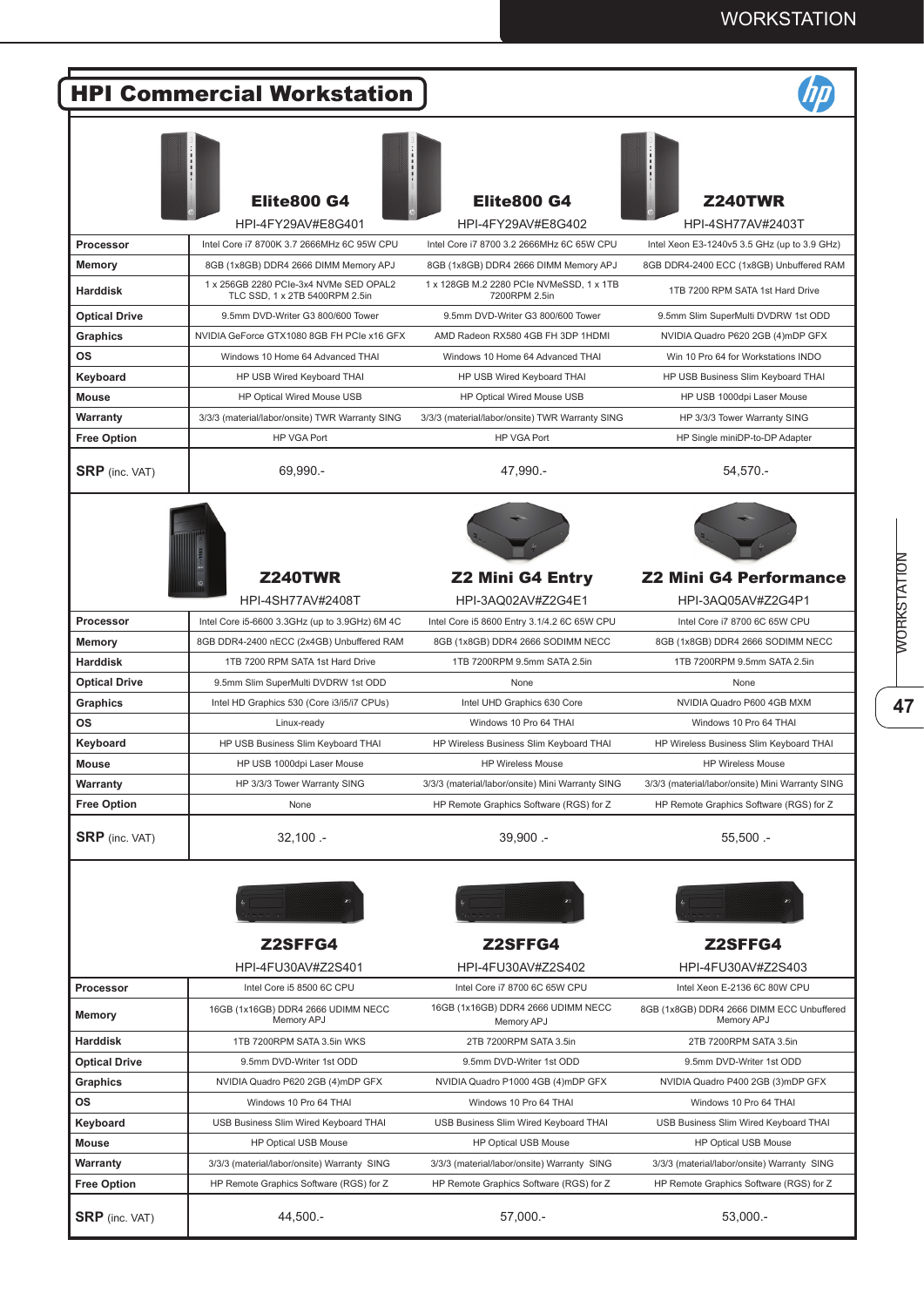|                       | <b>HPI Commercial Workstation</b>                                   |                                                                                    |                                                             |  |
|-----------------------|---------------------------------------------------------------------|------------------------------------------------------------------------------------|-------------------------------------------------------------|--|
|                       | <b>Z2TWRG4</b><br>HPI-4FU52AV#Z2T401                                |                                                                                    | <b>Z2TWRG4</b><br>HPI-4FU52AV#Z2T402                        |  |
| Processor             | Intel Core i5 8600 6C CPU                                           |                                                                                    | Intel Core i7 8700 6C 65W CPU                               |  |
| Memory                | 8GB (1x8GB) DDR4 2666 UDIMM NECC Memory APJ                         |                                                                                    | 8GB (1x8GB) DDR4 2666 UDIMM NECC Memory APJ                 |  |
| <b>Harddisk</b>       | 1TB 7200RPM SATA 3.5in Enterprise                                   |                                                                                    | Intel UHD Graphics xxxx Core                                |  |
| <b>Optical Drive</b>  | 9.5mm DVD-Writer 1st ODD                                            |                                                                                    | 2TB 7200RPM SATA 3.5in                                      |  |
| Graphics              | Intel UHD Graphics xxxx Core                                        |                                                                                    | Intel UHD Graphics xxxx Core                                |  |
| ΟS                    | Windows 10 Pro 64 THAI                                              |                                                                                    | Windows 10 Pro 64 THAI                                      |  |
| Keyboard              | USB Business Slim Wired Keyboard THAI                               |                                                                                    | USB Business Slim Wired Keyboard THAI                       |  |
| <b>Mouse</b>          |                                                                     |                                                                                    |                                                             |  |
|                       | HP Optical USB Mouse<br>3/3/3 (material/labor/onsite) Warranty SING |                                                                                    | HP Optical USB Mouse                                        |  |
| Warranty              |                                                                     |                                                                                    | 3/3/3 (material/labor/onsite) Warranty SING                 |  |
| <b>Free Option</b>    | HP Remote Graphics Software (RGS) for Z                             |                                                                                    | HP Remote Graphics Software (RGS) for Z                     |  |
| <b>SRP</b> (inc. VAT) | 39.390.-                                                            |                                                                                    | 42,500 .-                                                   |  |
|                       | <b>Z2TWRG4</b><br>HPI-4FU52AV#Z2T403                                | <b>Z2TWRG4</b><br>HPI-4FU52AV#Z2T404                                               | <b>Z2TWRG4</b><br>HPI-4FU52AV#Z2T405                        |  |
| <b>Processor</b>      | Intel Core i7 8700 6C 65W CPU                                       | Intel Xeon E-2126G 6C CPU                                                          | Intel Xeon E-2136 6C 80W CPU                                |  |
| Memory                | 16GB (1x16GB) DDR4 2666 UDIMM NECC<br>Memory APJ                    | 8GB (1x8GB) DDR4 2666 DIMM ECC Unbuffered<br>Memory APJ                            | 16GB (1x16GB) DDR4 2666 DIMM ECC Unbuff-<br>ered Memory APJ |  |
| <b>Harddisk</b>       | 16GB (1x16GB) DDR4 2666 UDIMM NECC<br>Memory APJ                    | 2TB 7200RPM SATA 3.5in                                                             | 1TB 7200RPM SATA 3.5in WKS                                  |  |
| <b>Optical Drive</b>  | 1TB 7200RPM SATA 3.5in WKS                                          | 9.5mm DVD-Writer 1st ODD                                                           | 9.5mm DVD-Writer 1st ODD                                    |  |
| <b>Graphics</b>       | NVIDIA Quadro P620 2GB (4)mDP GFX                                   | Intel UHD Graphics xxxx Xeon Pxxx                                                  | NVIDIA Quadro P620 2GB (4)mDP GFX                           |  |
| ΟS                    | Windows 10 Pro 64 THAI                                              | Windows 10 Pro 64 THAI                                                             | Windows 10 Pro 64 THAI                                      |  |
| Keyboard              | USB Business Slim Wired Keyboard THAI                               | USB Business Slim Wired Keyboard THAI                                              | USB Business Slim Wired Keyboard THAI                       |  |
| <b>Mouse</b>          | HP Optical USB Mouse                                                | <b>HP Optical USB Mouse</b>                                                        | HP Optical USB Mouse                                        |  |
| Warranty              | 3/3/3 (material/labor/onsite) Warranty SING                         | 3/3/3 (material/labor/onsite) Warranty SING                                        | 3/3/3 (material/labor/onsite) Warranty SING                 |  |
| <b>Free Option</b>    | HP Remote Graphics Software (RGS) for Z                             | HP Remote Graphics Software (RGS) for Z                                            | HP Remote Graphics Software (RGS) for Z                     |  |
| <b>SRP</b> (inc. VAT) | $51,900 -$                                                          | 49,900 .-                                                                          | 60,590.                                                     |  |
|                       | Z4G4-CTOZ403<br>HPI-4HJ20AV#Z403                                    |                                                                                    | Z4G4-CTOZ404<br>HPI-4HJ20AV#Z404                            |  |
| Processor             | Intel Xeon W-2123 3.6 2666MHz 8.25 4C CPU                           |                                                                                    | Intel Xeon W-2125 4.0 2666MHz 8.25 4C CPU                   |  |
| Memory                | 8GB (1x8GB) DDR4 2666 DIMM ECC Registered Memory APJ                |                                                                                    | 16GB (2x8GB) DDR4 2666 DIMM ECC Registered Memory APJ       |  |
| <b>Harddisk</b>       | 2TB 7200RPM SATA 3.5in                                              |                                                                                    | 1TB 7200RPM SATA 3.5in                                      |  |
| <b>Optical Drive</b>  | 9.5mm DVD-Writer 1st ODD                                            |                                                                                    | 9.5mm DVD-Writer 1st ODD                                    |  |
| Graphics              | NVIDIA Quadro P620 2GB (4)mDP GFX                                   |                                                                                    | NVIDIA Quadro P2000 5GB (4)DP GFX                           |  |
| ΟS                    | Windows 10 Pro 64 Workstations THAI                                 |                                                                                    | Windows 10 Pro 64 Workstations THAI                         |  |
| Keyboard              | USB Business Slim Wired Keyboard THAI                               |                                                                                    | USB Business Slim Wired Keyboard THAI                       |  |
| Mouse                 | HP Optical Wired Mouse USB                                          |                                                                                    | HP Optical Wired Mouse USB                                  |  |
| Warranty              | 3/3/3 (material/labor/onsite) Warranty SING                         |                                                                                    | 3/3/3 (material/labor/onsite) Warranty SING                 |  |
| <b>Free Option</b>    | HP miniDP-to-DP Adapter                                             | HP Remote Graphics Software (RGS) for Z<br>HP Remote Graphics Software (RGS) for Z |                                                             |  |
| <b>SRP</b> (inc. VAT) | 62,990.-                                                            |                                                                                    | 85,990.-                                                    |  |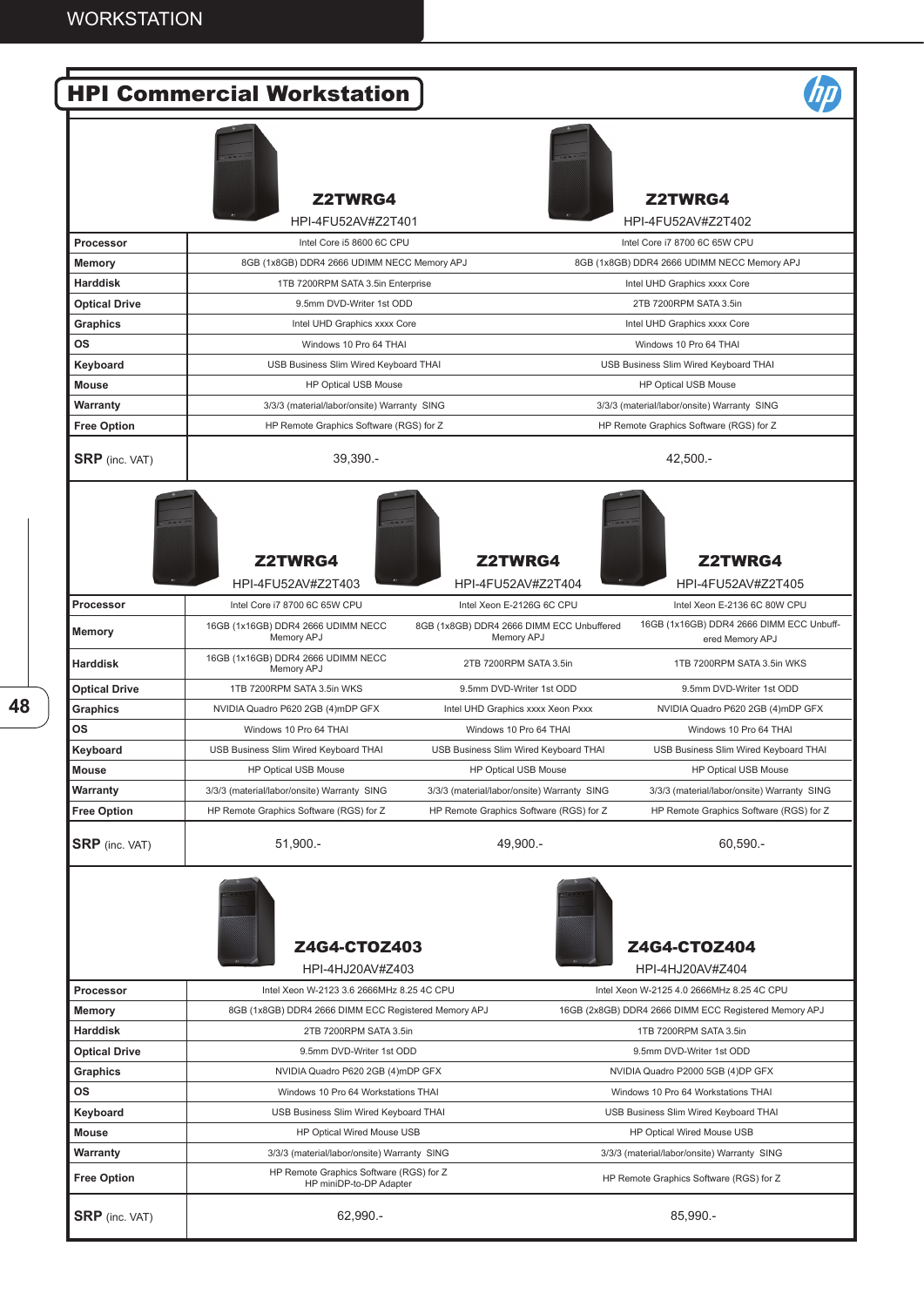## HPI Commercial Workstation



|                       | <b>Z240 Tower</b>                                   | <b>Z240 Tower</b>                                                | Z2 Mini G3                                              |
|-----------------------|-----------------------------------------------------|------------------------------------------------------------------|---------------------------------------------------------|
|                       | HPI-L8T12AV#2416T                                   | HPI-L8T12AV#2417T                                                | HPI-X8U88AV#Z2Ent1                                      |
| Processor             | Intel Core i5-7600 3.5GHz 6M 4C TWR                 | Intel Core i7-7700 3.6GHz (up to 4.2GHz) 8M 4C<br><b>TWR CPU</b> | Intel Core i3 6100 3.7GHz 2133MHz<br>3M HD 530 2C CPU   |
| <b>Processor Type</b> | Intel Core i5                                       | Intel Core i7                                                    | Intel Core i3                                           |
| Memory                | 8GB DDR4-2400 nECC (1x8GB)<br><b>Unbuffered RAM</b> | 8GB DDR4-2400 nECC (1x8GB) Unbuffered RAM                        | 4GB (1x4GB) DDR42400 SODIMM NECC Unbuff-<br>ered Memory |
| Graphic               | Intel HD Graphics 630 (Core i3/i5/i7 CPUs)          | Intel HD Graphics 630 (Core i3/i5/i7 CPUs)                       | 500GB 7200RPM SATA 2.5in                                |
| <b>Harddisk</b>       | 2TB 7200 RPM SATA 1st Hard Drive                    | 2TB 7200 RPM SATA 1st Hard Drive                                 | Intel HD530                                             |
| <b>Optical Drive</b>  | 9.5mm Slim SuperMulti DVDRW 1st ODD                 | 9.5mm Slim SuperMulti DVDRW 1st ODD                              | None                                                    |
| <b>Network</b>        | 10/100/1000 RJ-45 Port                              | 10/100/1000 RJ-45 Port                                           | 10/100/1000 RJ-45 Port                                  |
| Keyboard              | HP USB Business Slim Keyboard THAI                  | HP USB Business Slim Keyboard THAI                               | HP Wireless Business Slim Keyboard Thai                 |
| <b>Mouse</b>          | <b>HP USB Optical Mouse</b>                         | HP USB Optical Mouse                                             | <b>HP USB Laser Mouse</b>                               |
| <b>IEEE 1394</b>      | No IEEE 1394                                        | No IEEE 1394                                                     | No IEEE1394                                             |
| <b>OS</b>             | Win 10 Pro 64 INDO                                  | Win 10 Pro 64 INDO                                               | Windows 10 Pro 64 THAI                                  |
| <b>Options</b>        | <b>NO</b>                                           | <b>NO</b>                                                        | None                                                    |
| Warranty              | HP 3/3/3 Tower Warranty SING                        | HP 3/3/3 Tower Warranty SING                                     | 3/3/3 (material/labor/onsite)<br>Mini Warranty SING     |
| <b>SRP</b> (inc. VAT) | 37,343.-                                            | $39,055. -$                                                      | $32,635. -$                                             |





Z2 Mini G3 Z2 Mini G3 Z2 Mini G3 HPI-X8U88AV#Z2Ent2 HPI-X8U88AV#Z2Ent3 HPI-X8U89AV#Z2Per1 **Processor** Intel Core i5 6500 3.2GHz 2133MHz 6M HD 530 4C CPU Intel Core i7- 6700 3.4GHz 2133MHz 8M HD 530 4C CPU 2C CPU **Processor Type Intel Core is** Intel Core is **Intel Core intel Core is** Intel Core intel Core is **Memory** 8GB (2x4GB) DDR42400 SODIMM NECC Unbuffered Memory 8GB (2x4GB) DDR42400 SODIMM NECC Unbuffered Memory ered Memory **Graphic** 1TB 7200RPM SATA 2.5in 1TB 7200RPM SATA 2.5in NVIDIA Quadro M620 2GB GFX **Harddisk** Intel HD530 Intel HD530 500GB 7200RPM SATA 2.5in **Optical Drive** None None None **Network** 10/100/1000 RJ-45 Port 10/100/1000 RJ-45 Port 10/100/1000 RJ-45 Port **Keyboard** HP Wireless Business Slim Keyboard Thai HP Wireless Business Slim Keyboard Thai HP Wireless Business Slim Keyboard Thai **Mouse HP USB Laser Mouse** HP USB Laser Mouse HP USB Laser Mouse HP USB Laser Mouse **IEEE 1394** No IEEE1394 No IEEE1394 No IEEE1394 **OS** HP Linux-ready Windows 10 Pro 64 THAI Windows 10 Pro 64 w/Downgrade Facilitation Win 7 64 THAI **Options** The Mone None None None None None None None Windows 7 Professional 64-bit OS DVD + DRDVD<br>THAI **Warranty** 3/3/3 (material/labor/onsite) Mini Warranty SING 3/3/3 (material/labor/onsite) Mini Warranty SING 3/3/3 (material/labor/onsite) Mini Warranty SING **SRP** (inc. VAT) 31,565.- 31,565.- 44,940.- 44,940.- 49,874.-

49



Intel Core i3- 6100 3.7GHz 2133MHz 3M HD 530 4GB (1x4GB) DDR42400 SODIMM NECC Unbuff-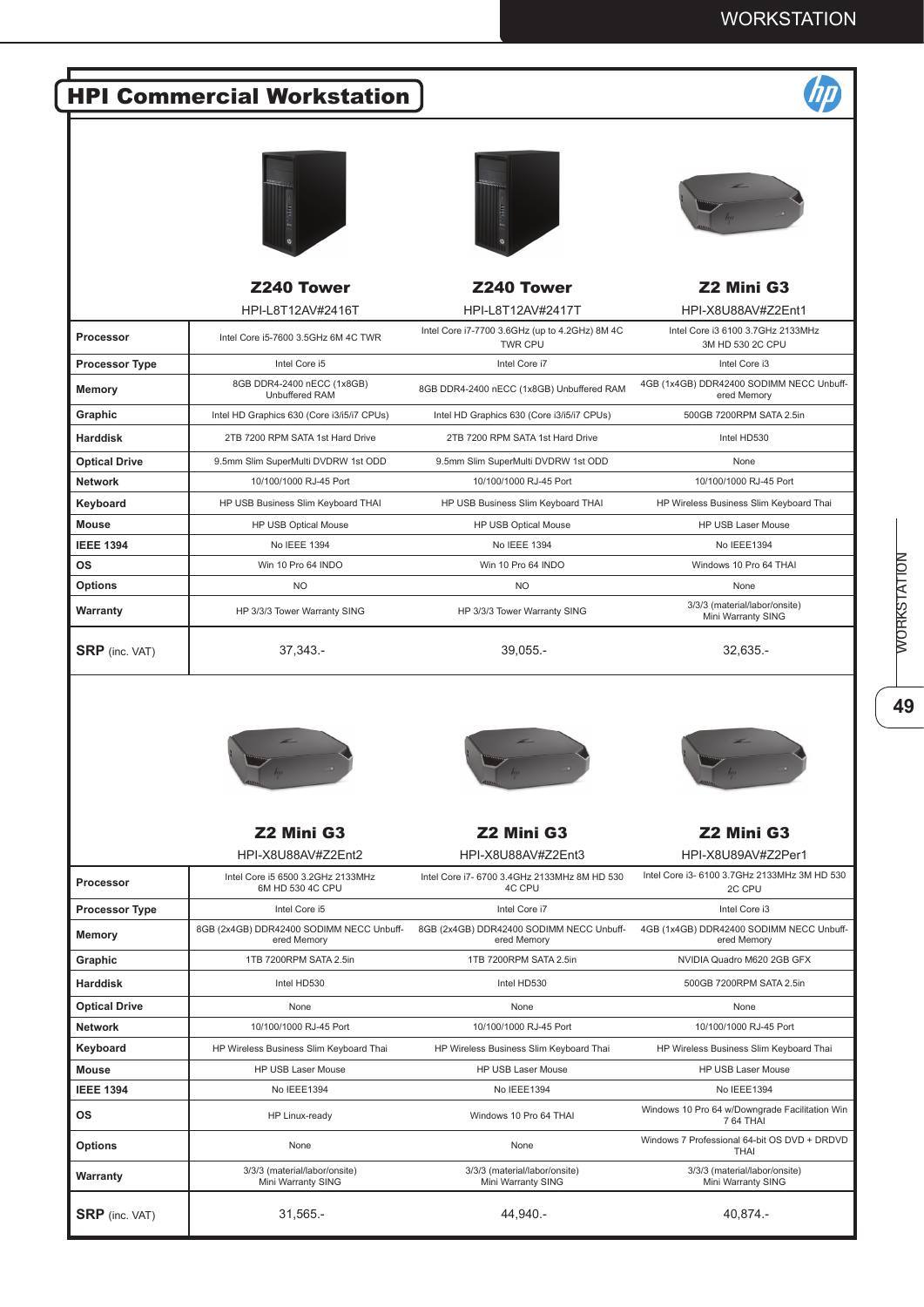|                       | <b>HPI Commercial Workstation</b>                 |                                             |                |                                                             |
|-----------------------|---------------------------------------------------|---------------------------------------------|----------------|-------------------------------------------------------------|
|                       |                                                   | NEW!                                        | <b>NEW!</b>    |                                                             |
|                       | Z4G4-CT0Z401<br>HPI-F5G73AV#Z401                  | <b>Z4G4-CTOZ402</b><br>HPI-F5G73AV#Z402     |                | Z6G4-CTOZ601<br>HPI-F5G73AV#Z601                            |
| Processor             | Intel Xeon W-2133 3.6 2666MHz 8.25 6C CPU         | Intel Core i7 7800X 3.5 2400MHz 8.25 6C CPU |                | Intel Xeon 4112 2.6 2400MHz 4C CPU                          |
|                       | 16GB (2x8GB) DDR4 2666 DIMM ECC Registered        | 16GB (2x8GB) DDR4 2666 UDIMM NECC           |                | 32GB (2x16GB) DDR4 2666 DIMM ECC Regis-                     |
| <b>Memory</b>         | Memory                                            | Memory APJ                                  |                | tered 1CPU Memory APJ                                       |
| <b>Harddisk</b>       | 4TB 7200RPM SATA 3.5in Enterprise                 | 4TB 7200RPM SATA 3.5in Enterprise           |                | 4TB 7200RPM SATA 3.5in Enterprise                           |
| <b>Optical Drive</b>  | 9.5mm DVD-Writer 1st ODD                          | 9.5mm DVD-Writer 1st ODD                    |                | 9.5mm DVD-Writer 1st ODD                                    |
| Graphics              | NVIDIA Quadro P600 2GB (4)mDP GFX                 | NVIDIA Quadro P620 2GB (4)mDP GFX           |                | NVIDIA Quadro P4000 8GB (4)DP GFX                           |
|                       |                                                   |                                             |                |                                                             |
| ΟS                    | Windows 10 Pro 64 Workstations Plus THAI          | Windows 10 Pro 64 THAI                      |                | Windows 10 Pro 64 Workstations THAI                         |
| Keyboard              | USB Business Slim Wired Keyboard THAI             | USB Business Slim Wired Keyboard THAI       |                | USB Business Slim Wired Keyboard THAI                       |
| <b>Mouse</b>          | HP Optical USB Mouse                              | HP Optical Wired Mouse USB                  |                | HP Optical Wired Mouse USB                                  |
| Warranty              | 3/3/3 (material/labor/onsite) Warranty            | 3/3/3 (material/labor/onsite) Warranty SING |                | 3/3/3 (material/labor/onsite) Warranty SING                 |
| <b>Free Software</b>  | HP Remote Graphics Software (RGS) for Z           | HP Remote Graphics Software (RGS) for Z     |                | HP Remote Graphics Software (RGS) for Z                     |
| <b>SRP</b> (inc. VAT) | 89,000 .-                                         | 68,000.-                                    |                | $115,000 -$                                                 |
|                       | Z8G4-CTOZ801                                      |                                             |                | Z8G4-CTOZ802                                                |
|                       | HPI-F5G73AV#Z801                                  |                                             |                | HPI-F5G73AV#Z802                                            |
| Processor             | Intel Xeon 4112 2.6 2400MHz 4C CPU                |                                             |                | Intel Xeon 4114 2.2 2400MHz 10C CPU                         |
| <b>Memory</b>         | 32GB (2x16GB) DDR42666 ECC Registered 1CPU Memory |                                             |                | 32GB (2x16GB) DDR4 2666 DIMM ECC Registered 1CPU Memory APJ |
| <b>Harddisk</b>       | 4TB 7200RPM SATA 3.5in Enterprise                 |                                             |                | 4TB 7200RPM SATA 3.5in Enterprise                           |
| <b>Optical Drive</b>  | 9.5mm DVD-Writer 1st ODD                          |                                             |                | 9.5mm DVD-Writer 1st ODD                                    |
| Graphics              | NVIDIA Quadro P4000 8GB (4)DP GFX                 |                                             |                | NVIDIA Quadro P4000 8GB (4)DP GFX                           |
| os                    | Windows 10 Pro 64 Workstations THAI               |                                             |                | Windows 10 Pro 64 Workstations Plus THAI                    |
| Keyboard              | USB Business Slim Wired Keyboard THAI             |                                             |                | USB Business Slim Wired Keyboard THAI                       |
| <b>Mouse</b>          | <b>HP Optical USB Mouse</b>                       |                                             |                | HP Optical USB Mouse                                        |
| <b>Warranty</b>       | 3/3/3 (material/labor/onsite) Warranty SING       |                                             |                | 3/3/3 (material/labor/onsite) Warranty SING                 |
| <b>Free Software</b>  | HP Remote Graphics Software (RGS) for Z           |                                             |                | HP Remote Graphics Software (RGS) for Z                     |
| <b>SRP</b> (inc. VAT) | $135,000 -$                                       |                                             |                | 149,000 .-                                                  |
| <b>Monitor</b>        |                                                   |                                             |                |                                                             |
| <b>Type</b>           | <b>Part Number</b>                                | Model                                       | <b>Size</b>    | SRP (inc. VAT)                                              |
| Performance Monitor   | HPI-1JS08A4#AKL                                   | HP Z24i G2 Display                          | 24-inch 16:10  | 17,655.-                                                    |
|                       | HPI-1JR59A4#AKL                                   | HP Z24x G2 DreamColor Display               | 24 DreamColor  | $32,635. -$                                                 |
|                       | HPI-2NJ08A4#AKL                                   | HP DreamColor Z27x G2 Display               | 27 wide        | 85,000.-                                                    |
| Performance Monitor   | HPI-1JS09A4#AKL                                   | HP Z24n G2 24 inch Display                  | 24-inch 16:10  | 16,585.-                                                    |
| Narrow Bezel Display  | HPI-1JS07A4#AKL                                   | HP Z24nf G2 Display                         | 23.8-inch 16:9 | 14,445.-                                                    |
|                       | HPI-1JS05A4#AKL                                   | HP Z22n G2 Display                          | 21.5-inch 16:9 | 7,758.-                                                     |
|                       | HPI-1JS06A4#AKL                                   | HP Z23n G2 Display                          | 23-inch 16:9   | 8,774.                                                      |
|                       |                                                   |                                             |                |                                                             |
|                       | HPI-1JS10A4#AKL                                   | HP Z27n G2 Display THAI                     | 27-inch 16:9   | $25,145. -$                                                 |

Ultra HD 4K/5K Z Display | HPI-Z4Y82A4#AKL | HP Z31x Display | 31- inch 17:9 4K resolution | 169,000.-